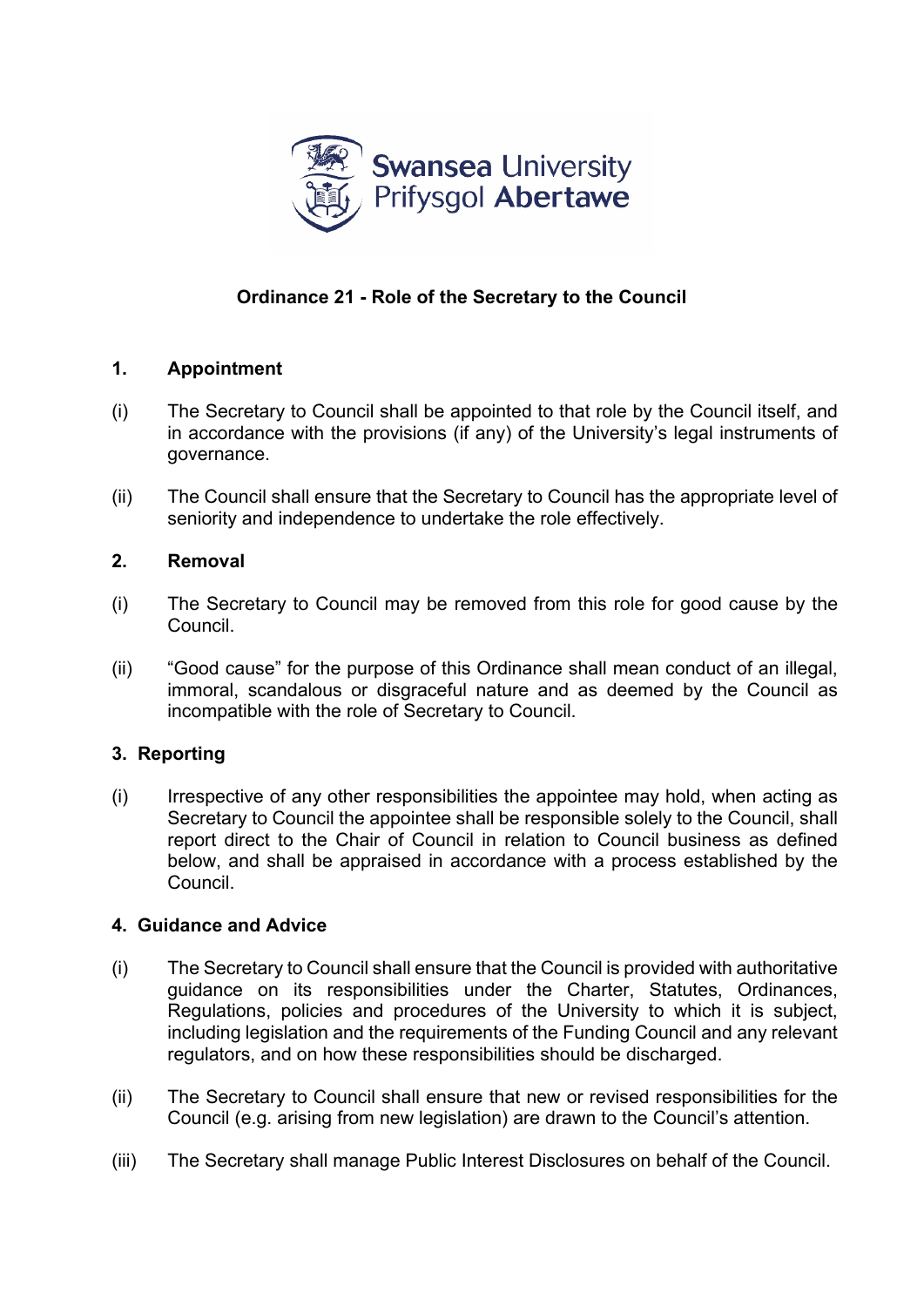- (iv) The Secretary to Council normally has sole responsibility for providing legal advice to or obtaining it for the Council and shall be provided with a budget for that purpose, and for advising the Council on all matters of procedure.
- (v) The Secretary (working with members of the Executive) shall ensure that all information and documentation provided to members of the Council is concise and its content is appropriate to enable the Council to exercise its powers and responsibilities.
- (vi) The Secretary has a responsibility to alert the Council if it appears that any proposed action would exceed the powers of the Council or be contrary to legislation or to the requirements of the Funding Councils or other regulators.
- (vii) The Secretary to Council shall be responsible for advising Council in relation to formal serious incident reporting to the Charity Commission and other regulators as appropriate.
- (viii) The Secretary shall advise the Council if it appears that any proposed action would result in the Council or any of its members becoming overly involved in the operational, executive or management functions of the University, other than as permitted under the Ordinances and Regulations.
- (ix) Any member of Council may seek the advice of its Secretary on any matters relating to their obligations and duties as members of the University Council.
- (x) The Secretary shall be responsible for arranging an induction programme for new members of the Council and shall draw the attention of Council members to training activities arranged internally and by appropriate external providers, and to advisory and other guidance materials and provide regular updates.
- (xi) The Secretary shall facilitate communication on Council matters between the Chair of the Council, the Vice-Chancellor and senior staff in the University.

### **5. Working Relationships and Conflict of Interest**

- (i) The Secretary to Council may combine the function of Secretary to Council with a senior administrative or management role in the University and shall exercise care in separating these two functions. The Council shall review, at least every three years, whether the independence of the Secretary's position is at risk of being compromised.
- (ii) If the Secretary to Council perceives any conflict of interest between the separate functions, the Secretary shall report it forthwith to the Council. If the Council believes it has identified a conflict of interest of this nature, the Secretary to Council (and the Vice-Chancellor) shall be offered an opportunity to respond to any such question.
- (iii) The Secretary to Council shall be required to form effective working relationships with the Chair of Council and the Vice-Chancellor. The Secretary to Council shall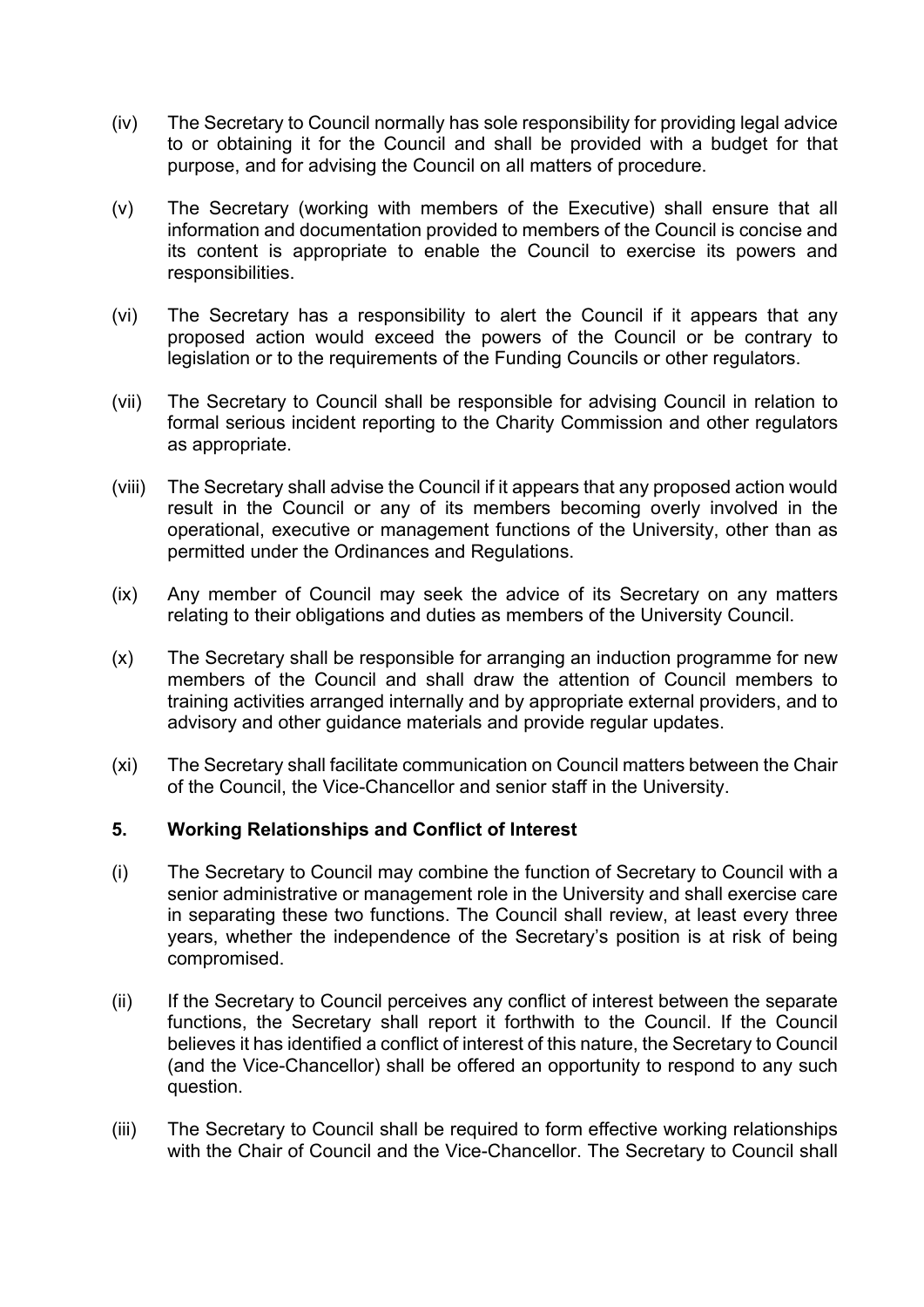consult and inform the Vice-Chancellor about any appropriate matter relating to Council business.

- (iv) The Secretary to Council shall be required to advise the Chair in respect to any matters where conflict, potential or real, may occur between the Council and the Vice-Chancellor.
- (v) The Secretary to Council shall be required to form effective working relationships with other senior managers in the University to facilitate the effective conduct of Council business. Irrespective of the Secretary's wider role within the University, it is expected that the Secretary to Council's involvement in strategic discussions within the University will be sufficient to enable them to provide guidance for the Council as required.
- (vi) The Secretary to Council shall make a full and timely disclosure of personal interests in the Register.
- (vii) The Council shall safeguard the Secretary to Council's ability to carry out role.

#### **6. Council Committees**

(i) The Secretary shall also act as Secretary to Committees of the Council or be responsible for ensuring that adequate clerical support is provided to Council Committees and shall be provided with a budget for that purpose.

#### **7. Other Duties**

- (i) The Secretary shall maintain the Register of Interests of the members of the Council and of any other persons from whom the Council requires a statement of interests. *Whilst members and others are responsible for declaring their conflicts and or potential conflicts, the Secretary to Council shall be responsible and accountable for highlighting issues of independence or conflict to the Chair of Council.*
- (ii) The Secretary shall be responsible for the custody of the University Seal and for its proper use.
- (iii) The Secretary shall arrange for the re-imbursement to members of the Council of the expenses they incur when discharging the business of the Council and shall be provided with a budget for the purpose.
- (iv) The Secretary shall act as correspondent for the Council.
- (v) The Secretary shall act as correspondent for the Chair of Council and shall provide appropriate administrative support for the Chair, including maintaining the Chair's diary of University commitments.
- (vi) The Secretary shall keep the Ordinances and associated materials under review and shall advise Council as and when amendments may be required.